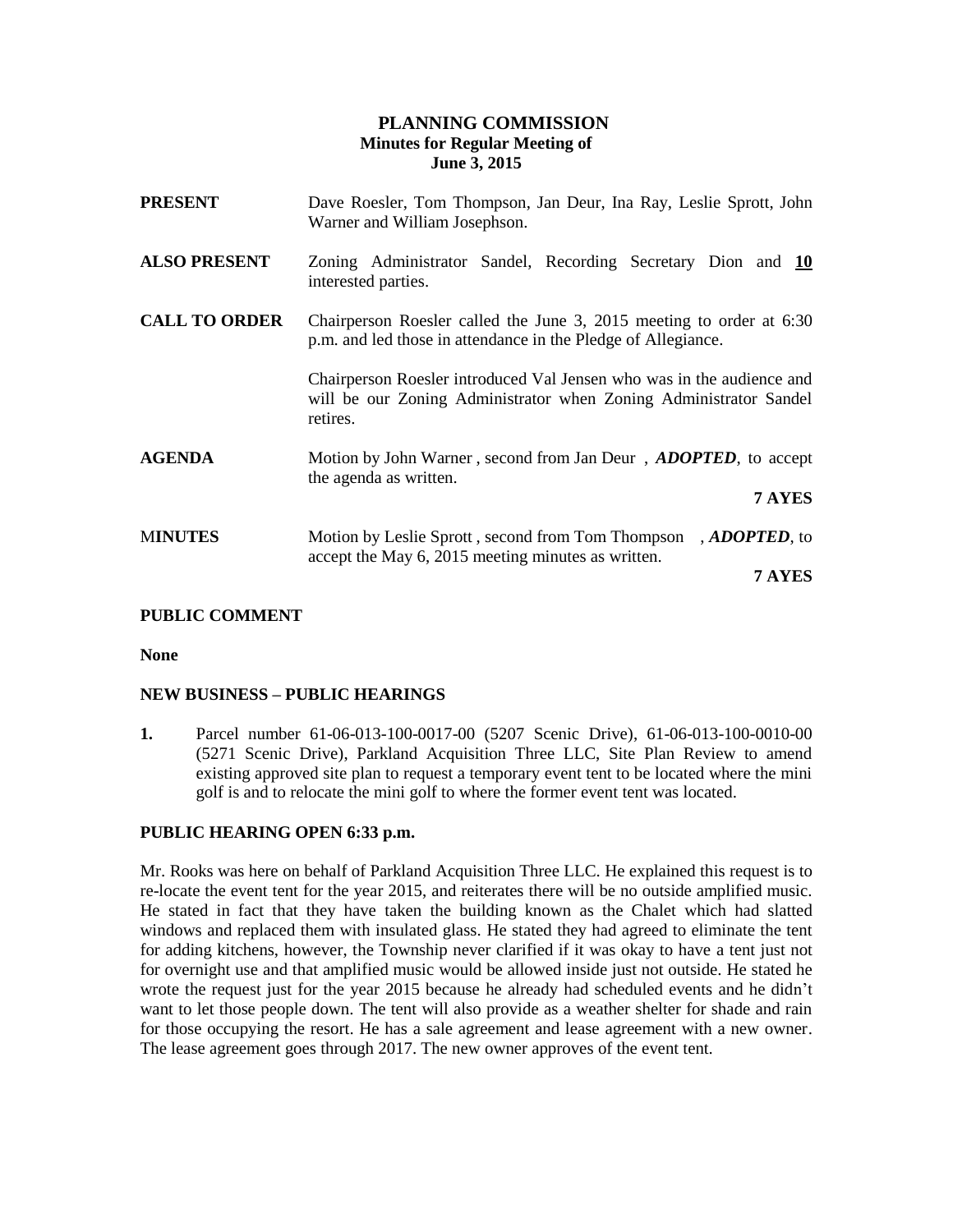### **STAFF REPORT**

Zoning Administrator Sandel advised we received an email from the White Lake Fire Authority stating the tent is all set for the season as long as they do not put on the sides. Putting the sides on while occupied without being re-inspected violates the code and their permit will be immediately revoked.

Chairperson Roesler stated that per the Michigan Building Code if the tent is up less than 180 days it is not considered a structure.

#### **PUBLIC COMMENT**

**1. Dave Bossenbroek, 900 3rd Street**, Attorney for Michillinda Beach Association, stated the Association supports the tent being relocated for this year as long as there is not amplified music outside. He asked what the plan was for 2016 and 2017. The Zoning Board of Appeals ruled adding kitchens was a less non-conforming use, and he has concerns about the tent being approved for 2016 and 2017.

#### **PUBLIC HEARING CLOSED 6:50 p.m.**

#### **DISCUSSION**

Commissioner Josephson stated he thinks relocating the tent to the north is a good idea. He would like to know what the Zoning Board of Appeals approval was.

Commissioner Sprott asked if they could obtain approval for a temporary tent if it was denied here. She does not believe the proposed tent relocation should create trouble for neighbors because the pool and playground are already there, creating noise.

Commissioner Warner stated this proposed application to re-locate the tent should be a non-issue with the approval that was granted by the Zoning Board of Appeals.

Commissioner Ray thinks the proposed location is fine.

Commissioner Deur is fine with moving the tent to the proposed location.

Commissioner Thompson asked what the new owner's intent is. He thought it was to change the property to residential. How far out do events get scheduled? He agrees it will help to relocate the tent to the proposed location.

Chairperson Roesler explains this application is only for the year of 2015, we are limited to acting on that only. What was applied for cannot be changed.

Mr. Rooks stated he received an email from the Fire Marshal that said the sides can be up. Township staff advised they had not seen that email.

Chairperson Josephson asked if the Chalet is air conditioned seeing that is where the inside events with amplified music will be held.

Mr. Rooks answered that yes it will be air conditioned.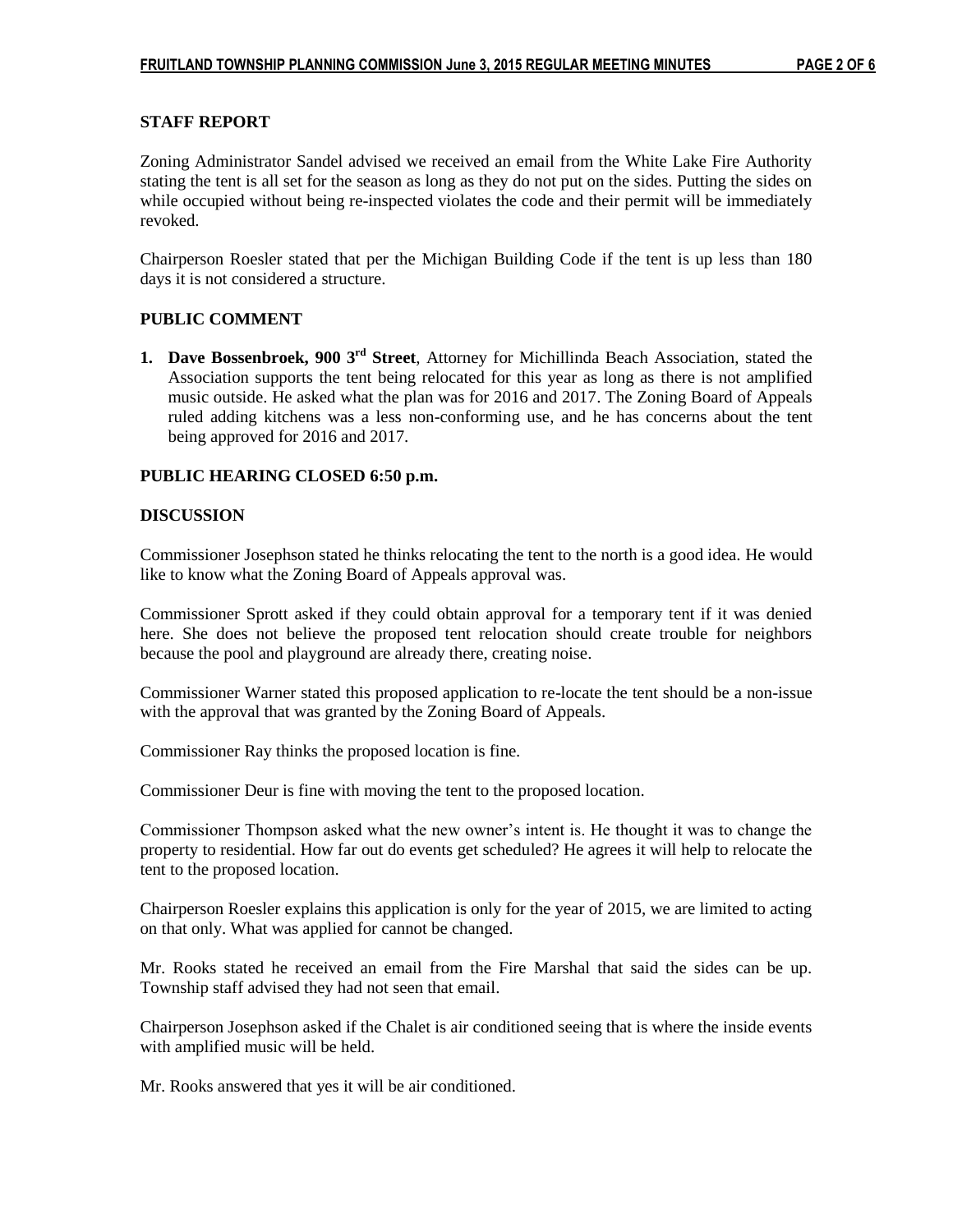Motion by Jan Deur, second from Leslie Sprott, *ADOPTED*, to approve amendment of the site plan as submitted subject to conditions imposed by the White Lake Fire Authority Fire Marshal.

#### **7 AYES**

**2.** Parcel number 61-06-101-100-0002-03 (vacant parcel on Whitehall Road), applicant Midwest V., LLC, owner of Winberg Development, LLC, Site Plan Review for construction of a Dollar General Store and appurtenant infrastructure.

### **PUBLIC HEARING OPEN 7:09 p.m.**

Jim Milanowski gave a brief explanation of the project. It is a standard Dollar General Store with access being provided by a shared driveway, all entities except the Muskegon County Health Department have given approval and they are working on issues with them and are hoping they can obtain approval contingent on their approval.

Zoning Administrator Sandel advised there are a couple of issues he would like them to know about so if approved the approval can be contingent on them. According to our Parking and Loading Ordinance in the NC District all loading spaces shall be located in the rear yard. The proposed loading is in the side yard. They are requesting a variance and the Zoning Board of Appeals will hold public hearing on Monday, June 8. There is a pending land division. This piece is an L shaped parcel that goes back behind the Whitehall Pet Practice. The land division will square both pieces. Don has all paperwork, however, advised them that it would not be approved until we had an easement for ingress/egress over the parcel located immediately south of this parcel.

#### **CORRESPONDENCE**

None

#### **PUBLIC COMMENT**

- **1. Ashley Culp, 1967 Angler Ct**, representing people on Angler, many of them have children, they ride bikes, it is a wooded neighborhood, road noise from the Highway is very loud, with the proposed Dollar General there will be more trees cut down and it will be louder yet. They ask that the neighboring community is thought of when the decision is being made.
- **2. Don Pebbles, 6963 Angler Dr**, voices same concerns and also stated the Neighborhood Commercial District requires the loading spaces be located in the rear yard, he is upset they want to change the rules.
- **3. Kathy Culp, 1967 Angler Ct**, asked several questions about the proposed building, what is the square footage, does it meet the percentage of lot coverage, will light fixtures point downward, how many trees are going to be left, how tall is the street sign, will that shine, has the Muskegon County Road Commission approved the driveway, does it meet the 100' front setback, could they get a copy of the easement, are they sure runoff will not go to neighboring properties?
- **4. Scott Trombley, 6991 Angler Dr**, asks if this will stand right out in the neighborhood, right now the Assisted Living and Vet cannot be seen.

Mr. Milanowski stated the 66' easement will not be touched.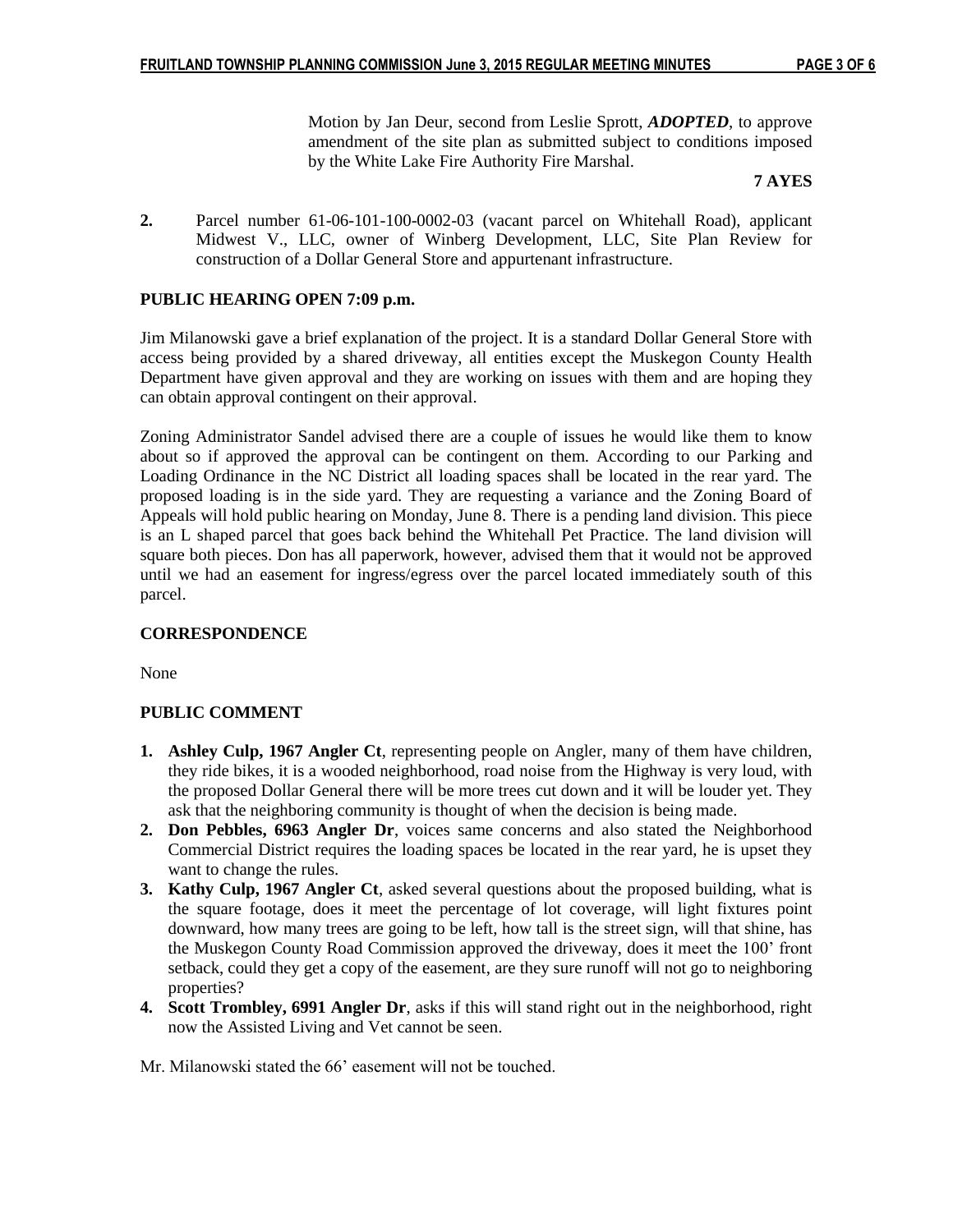Scott Knowlton with Midwest V, LLC, stated per the developer they want to leave as many trees as they can.

Commissioner Thompson stated that when Angler Ct was approved there was a 1' strip that was to be left as a buffer.

Mr. Knowlton stated the stores normally close at 9:00 p.m., sometimes 10:00 p.m.; all lights are downward, the lights and signs go off after certain times after closing. There is one semi delivery a week and the rest of the deliveries are small.

- **5. Angela Gensler, 1935 Angler Ct**, stated they saw a plan that indicates a lot of greenspace, this proposed Dollar General will be right in her back yard, greenspace has already been taken by the Assisted Living and she has lights in her windows every night.
- **6. Eric Gensler, 1935 Angler Ct**, reiterates the need for greenspace.

#### **PUBLIC HEARING CLOSED 7:49 p.m.**

#### **DISCUSSION**

The following are questions and concerns from the Commissioners:

Ownership, driveway cuts, proximity of some parking spaces too close to the road right-of-way, trash enclosures, septic versus hooking into county sewer, overburdening, drawing down on neighboring wells, signs, lights and fixtures, map showing relationship with houses on Angler, greenspace.

**Owner** will be Midwest V, LLC, Dollar General manages and leases.

**Driveway cuts** are determined by the Muskegon County Road Commission; however, this will share a driveway with the parcel to the south of it.

**Parking spaces** are proposed according to the ordinance.

**Trash enclosure** will be 18X18 concrete slab; fenced area with solid steel gates that houses 2 dumpsters.

**Septic/County Sewer, overburdening, drawing down on neighboring wells** this location does not require hook up to the County Sewer; they are working with the Muskegon County Health Department to secure septic/well permits.

**Signs** will comply with sign ordinance and the permit will be secured by the sign company

**Lights** will comply with ordinance and are on a timer as well as the illuminated sign, they will shine down and there are no lights on the westerly side of the building.

**Map showing relationship with houses on Angler/Greenspace** developer believes they have taken steps to protect neighbors; a large tree buffer is being left.

Chairperson Roesler explained if the zoning is met a larger overview map is not really going to make a difference. He would like to see a restrictive covenant for the tree buffer. Then he stated the decision has to be based on the ordinance(s) not personal opinion and that they have 90 days to make a decision.

Site Plan Review standards reviewed.

Motion by John Warner, second from William Josephson, *ADOPTED*, to waive the traffic impact study.

 **7 AYES**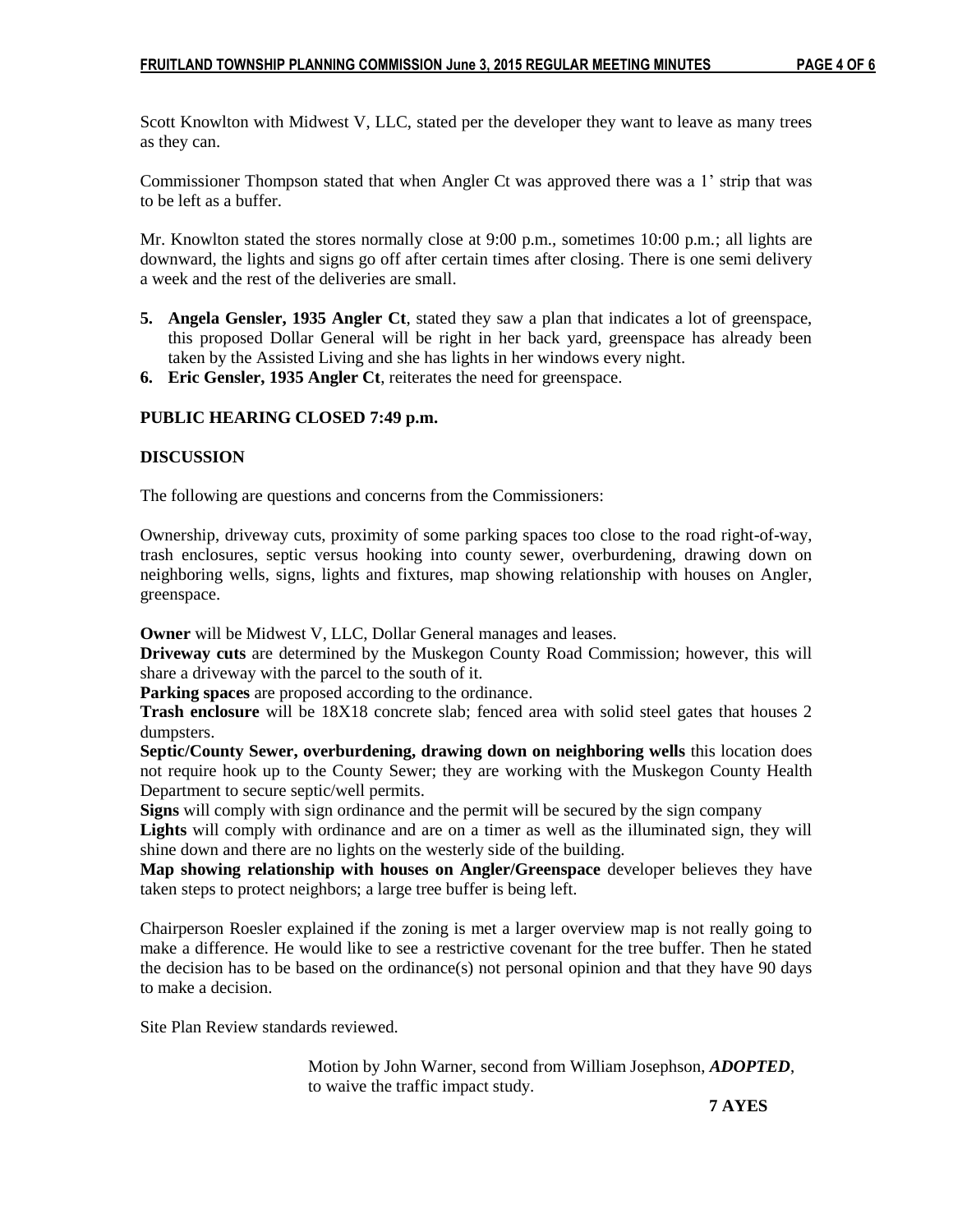Motion by John Warner, second from Jan Deur, *ADOPTED*, to approve the site plan as submitted with the following contingencies, 1) leaving 75' natural area buffer on west side, 2) obtaining septic/well permits, 3) land division approval, 4) creating easement for shared driveway, 5) obtaining Zoning Board of Appeals approval. **ROLL CALL VOTE:** Thompson *Nay*, Deur *AYE*, Ray *AYE*, Warner *AYE*, Sprott *AYE*, Josephson *AYE* and Roesler *AYE*.

Commissioner Thompson stated he did not vote in favor because he does not know if there are trees in the buffer area they are talking about, they are proposing two detention ponds one of them in the front which he does not agree with and because of the parking proposed at 15' from the road right-of-way.

## **NEW BUSINESS**

**1.** Discussion to change meeting day.

Chairperson Roesler asked Mr. Jensen to tell us about himself. Mr. Jensen stated he has been in the building industry since 1975, he has been in real estate both selling and purchasing, he owns his own house inspection company, he is the Planning Commission Chairperson for Holton Township, and he also does building and zoning for Whitehall Township and the Village of Lakewood Club.

Chairperson Roesler advised that the current meeting day will not work with Mr. Jensen's schedule.

Consensus was to change the meeting day from the first Wednesday of the month to the first Thursday of the month starting with the August meeting.

## **OLD BUSINESS**

- **1. Reports from Sub-Committees**
	- **Fences, walls, hedges, berms and screens language in Lakefront Districts (subcommittee is Commissioners Warner, Sprott and Josephson)**

Proposed language is on the list of things ready for public hearing.

 **Zoning for Sylvan Beach (sub-committee is Commissioners Sprott, Thompson, Warner and representative from Sylvan Beach)**

Commissioner Sprott said they are trying to set up a meeting with Sylvan Beach to discuss the language we sent them for review.

 **Lakeside Inn (sub-committee is Chairperson Roesler, Commissioners Deur and Warner)** 

The proposed language has not been reviewed by Attorney Even yet.